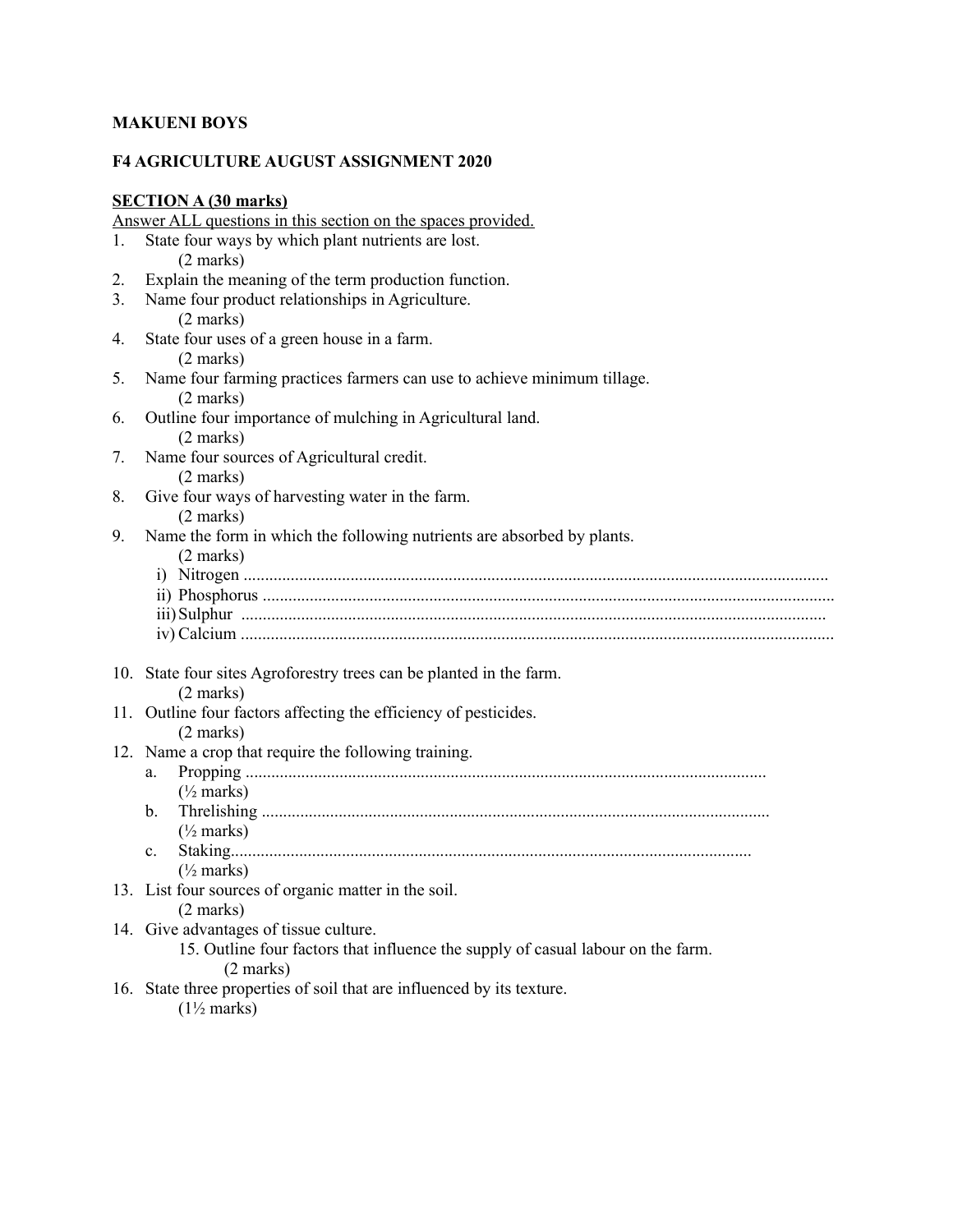#### **SECTION B**

Answer all questions in the spaces provided.

17. Below are weeds. Study them and carefully answer the questions that follow.



Identify weeds labeled S,T,U and P. (4) marks)

- 
- 18. The figure below illustrates a tertiary operation. Study it and answer the question that follow.



- a. Identify the tertiary operation illustrated above. (1 mark)
- b. Name the part labeled C and D. (2 marks)
- c. Name two other tertiary operations that can be carried out in the farm apart from the oneshown above.
	- (2 marks)
- 19. A form one student set up experiment as shown below to study an aspect of soil. The set up was left for six hours. Study it and answer the questions that follow.

A B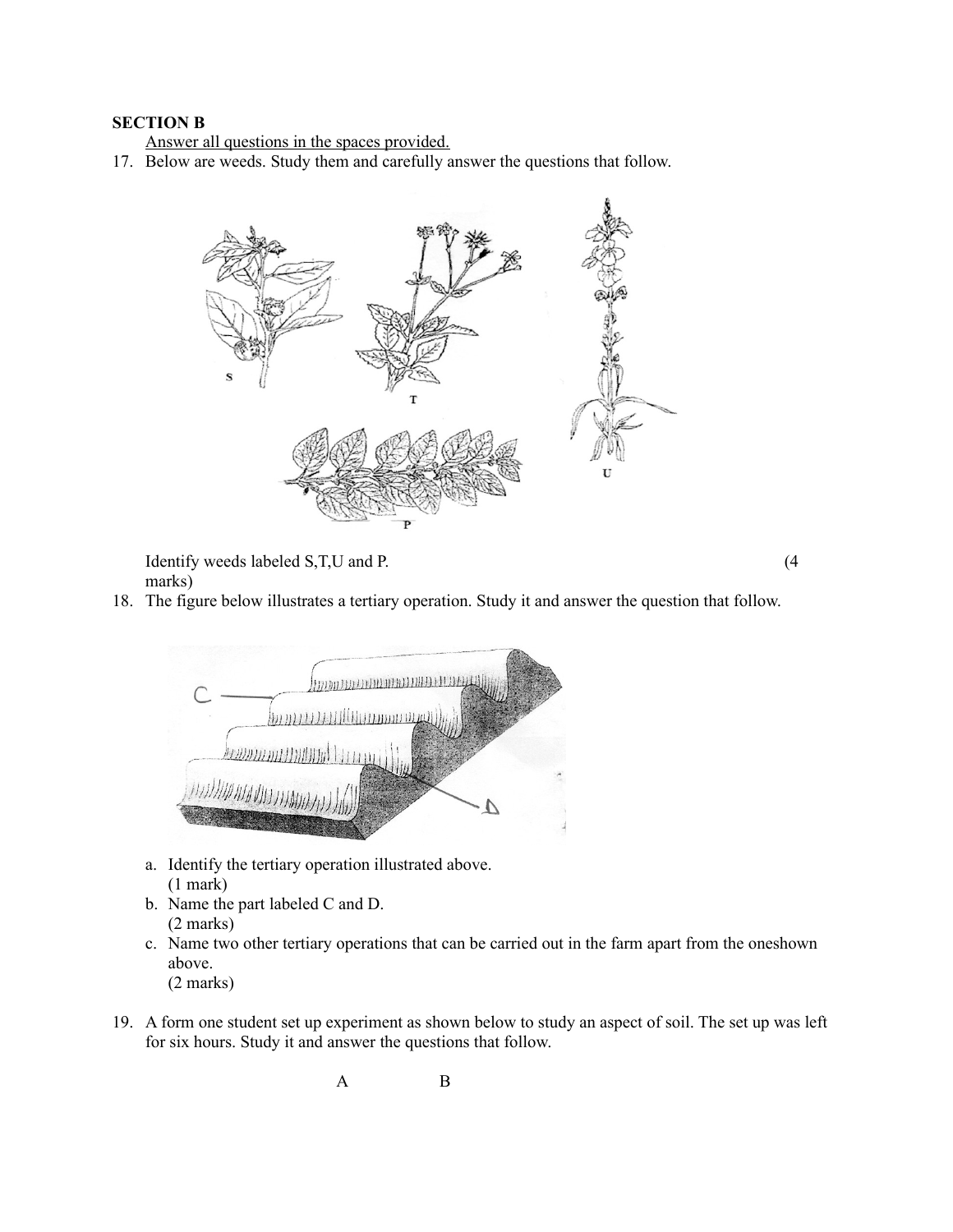

- a. What was the aim of the experiment? (1 mark)
- b. State two observation that was made in each of the flask C and D. (2 marks)
- c. Why was the soil in flask D strongly heated? (1 mark)
- d. Outline ways in which soil living organisms affect Agricultural production. (2 marks)
- 20. The table below shows the population and gross domestic products of countries A and B.

| Country   Gross Domestic product (millions)   Population (millions) |    |
|---------------------------------------------------------------------|----|
| 1800                                                                | 36 |
| 1200                                                                |    |

a. Calculate the Per Capita income for each country. Show your working.

(2 marks)

- b. Which of the following two countries is more developed economically.  $(\frac{1}{2}$  mark)
- c. How can Agriculture increase the gross Domestic product of a country.  $(\frac{1}{2}$  mark)